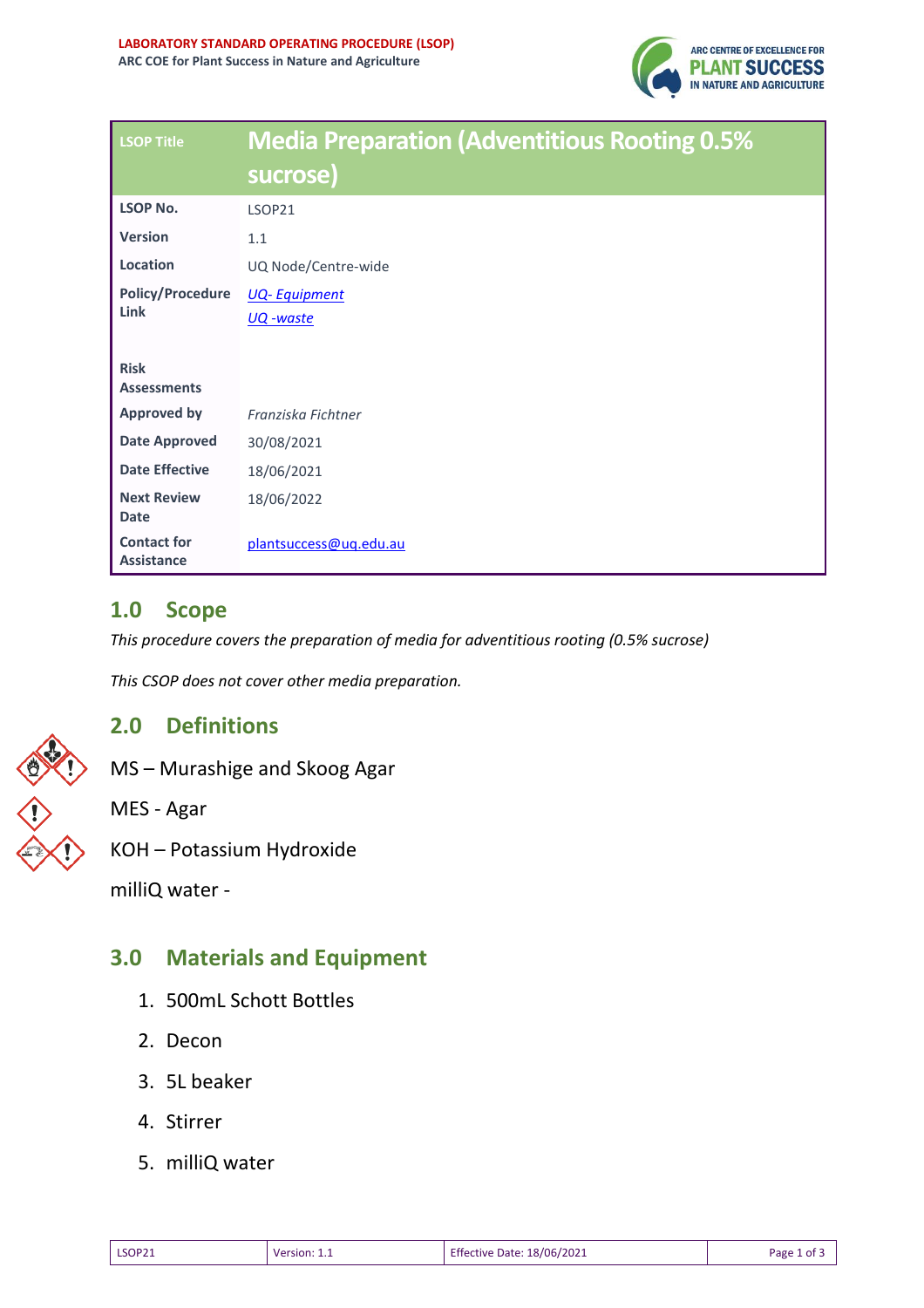

- 6. Sucrose
- 7. MS
- 8. MES
- 9. pH Meter
- 10. Agar
- 11. Autoclave
- 12. Water bath

## **4.0 Prescribed Actions**

- 1. Wash required number of 500 mL Schott bottles with Decon, rinse with distilled water
- 2. Rinse 5 L beaker and stirrer with distilled water



- 3. Add milli Q water to beaker
- 4. Add sucrose, MS and MES to water and stir
- 5. Check pH with pH meter. Add 5M KOH to bring to pH 5.7 (~ 120 uL per 500 mL)
- 6. Pour 500 mL of media into each Schott Bottle
- 7. Add 5g agar (1% w/v) to each 500 mL of media
- 8. Loosen lids and autoclave (on media setting). If pouring plates on same day, transfer media to 65C water bath. Otherwise, allow media to set on lab bench, and melt media in microwave on day of pouring.

| LSOP21 | Version: | <b>Effective Date: 18/06/2021</b> | Page 2 of L |
|--------|----------|-----------------------------------|-------------|
|        |          |                                   |             |